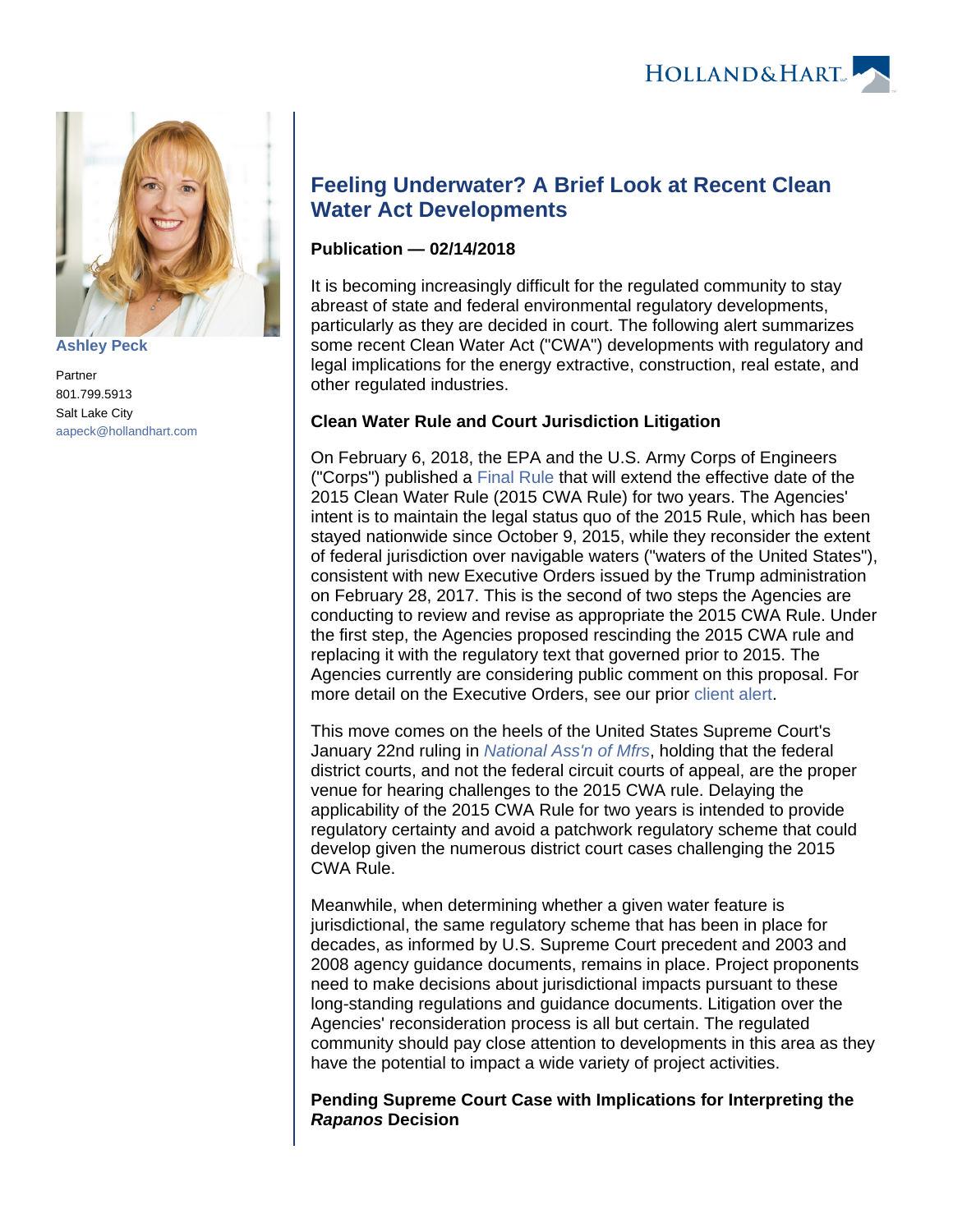

The Eleventh Circuit issued a decision in February 2017 in a drug and firearms sentencing case for which the U.S. Supreme Court has granted review, which could result in significant changes in the realm of CWA jurisdiction. The Eleventh Circuit relied on the U.S. Supreme Court's 1977 decision in Marks v. U.S., which held that when lower courts encounter a fragmented Supreme Court opinion, "the holding of the court may be viewed as that position taken by those Members who concurred in the judgments on the narrowest grounds." Lower courts have wielded the Marks approach in interpreting the Supreme Court's 2006 ruling in Rapanos v. U.S., which wrestled with the scope of federal jurisdiction under the CWA. The Supreme Court's 4-1-4 split in Rapanos has generated substantial confusion and controversy amongst the regulated community, agencies, and courts. In applying the Court's analysis in Marks, lower courts rely on Justice Anthony Kennedy's opinion, which establishes a broader jurisdictional framework than the late Justice Antonin Scalia's plurality opinion.

In December 2017, the Supreme Court granted defendant's petition for writ of certiorari in Hughes v. United States, and will proceed to analyze Marks and the issue of whether any opinion in a split decision is controlling.

The Supreme Court's ultimate decision in both the Elevent Circuit case and the Hughes case will be highly relevant to the ongoing CWA jurisdictional debate.

#### **Ninth Circuit Upholds CWA Jurisdiction for a Groundwater Discharge to Surface Water**

The Ninth Circuit recently inserted another dose of uncertainty into the regulatory climate in holding that CWA permitting requirements apply to wastewater discharges that cause pollution to navigable waters via groundwater. The February 1 decision in [Hawaii Wildlife Fund v. County of](http://cdn.ca9.uscourts.gov/datastore/opinions/2018/02/01/15-17447.pdf)  [Maui](http://cdn.ca9.uscourts.gov/datastore/opinions/2018/02/01/15-17447.pdf) is potentially significant for various industries using underground injection wells—ranging from agriculture, to mining, to power generation. For decades, Maui County injected treated sewage into underground wells in an effort to avoid discharging into the ocean. The injection wells, however, leaked into groundwater and subsequently reached the Pacific Ocean. The County took the position it did not require a CWA permit because the statute does not apply to groundwater, and the discharge to the Pacific Ocean was indirect. The lower court sided with environmental groups, who argued that the polluted groundwater reaches the ocean, thus triggering CWA discharge permit requirements. Large trade groups, including the American Farm Bureau Federation, American Petroleum Institute, and National Mining Association, filed amicus briefs in support of the County's position.

In holding that the injection wells constitute "point sources," the Ninth Circuit reasoned that "this case is about preventing the County from doing indirectly that which it cannot do directly." The Ninth Circuit was persuaded by the "conduit theory" described in Justice Scalia's Rapanos plurality opinion, which posits that discharges that wash downstream likely violate the CWA even if the pollutants are not discharged directly to navigable waters from a point source. Federal courts have been split on whether to